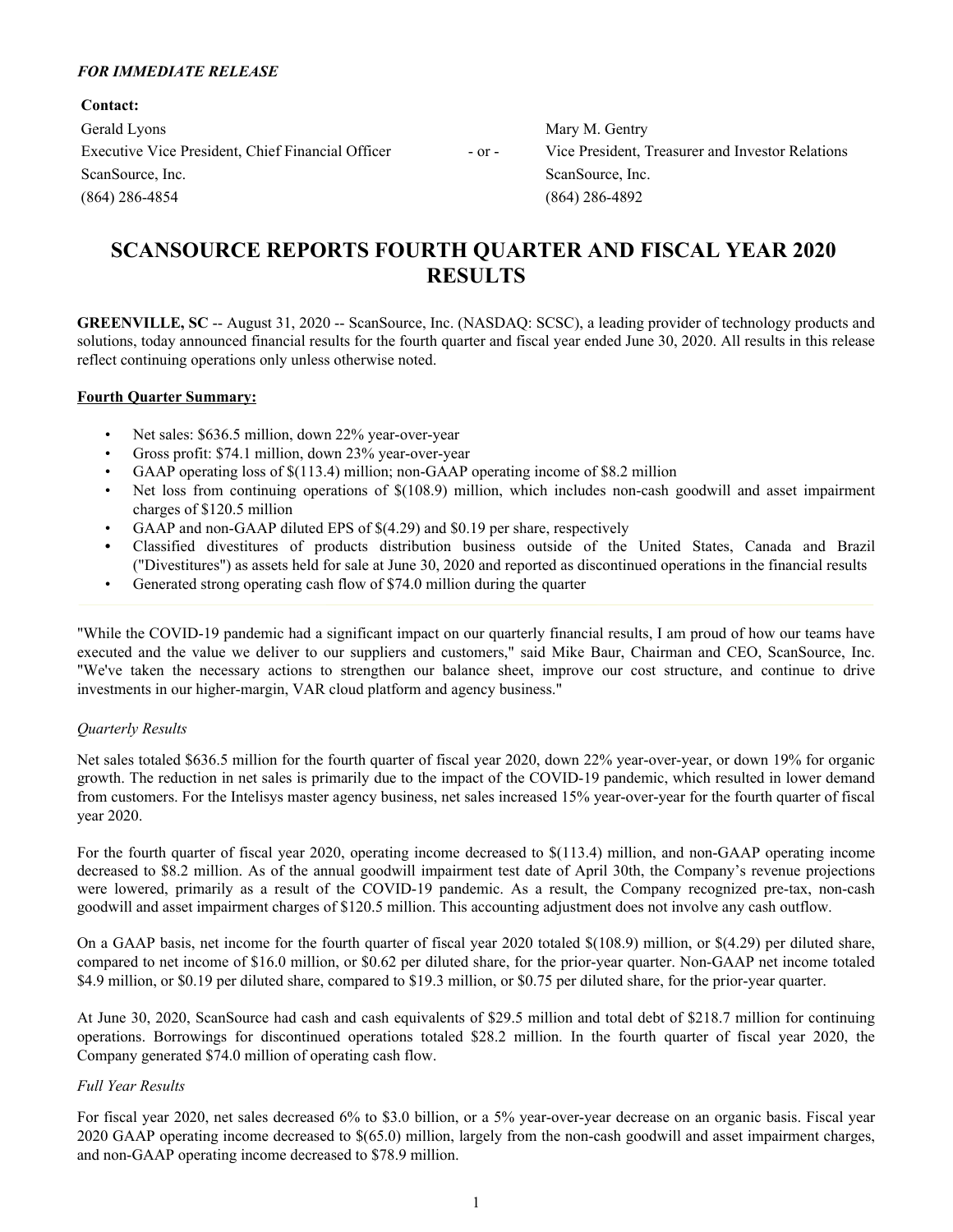On a GAAP basis, net income for fiscal year 2020 totaled \$(79.2) million, or \$(3.12) per diluted share, compared to net income of \$64.9 million, or \$2.52 per diluted share for the prior year. Non-GAAP net income totaled \$52.0 million, or \$2.05 per diluted share, compared to \$87.7 million, or \$3.41 per diluted share for the prior year.

### *Discontinued Operations*

On August 20, 2019, ScanSource announced plans to divest its products distribution businesses outside of the United States, Canada and Brazil. ScanSource continues to operate in its digital distribution business in these geographies. These plans are part of a strategic portfolio repositioning to align investments with higher-growth, higher-margin businesses. On July 23, 2020, ScanSource signed an agreement to sell its products distribution business located in Mexico, Colombia, Chile, Peru and its Miami-based export operations to Intcomex. The Company is actively working on sales opportunities for its divestitures in Europe and the UK.

At June 30, 2020, the Divestitures were classified as assets held for sale and recorded as discontinued operations. Net loss from discontinued operations for the fourth quarter of fiscal year 2020 includes a \$88.9 million non-cash loss on held for sale classification to establish a valuation allowance and \$13.7 million for non-cash impairment charges.

### *COVID-19 Update*

Our top priority during the COVID-19 pandemic is protecting the health and safety of our employees. We implemented travel restrictions and transitioned our employees, where possible, to a remote working environment. Nearly all office-based employees around the world are working remotely. We have taken a number of measures to ensure our teams have the flexibility and resources they need to stay safe and healthy. We are experiencing higher costs from these safety measures to protect our employees. We are continuing to provide the high level of customer service our partners expect from us.

### *Initiated Expense Reduction Plan*

In July 2020, ScanSource initiated a \$30 million annualized expense reduction plan to address the business impacts of the COVID-19 pandemic and prepare for the next phase of growth.

### **Webcast Details and CFO Commentary**

At approximately 4:15 p.m. ET today, a CFO commentary, as a supplement to this press release and the Company's conference call, will be available on ScanSource's website, www.scansource.com (Investor Relations section). ScanSource will present additional information about its financial results in a conference call today, August 31, 2020, at 5:00 p.m. ET. A webcast of the call will be available for all interested parties and can be accessed at www.scansource.com (Investor Relations section). The webcast will be available for replay for 60 days.

#### **Safe Harbor Statement**

This press release contains "forward-looking" statements, including the Company's Divestitures and the impact of the COVID-19 pandemic, which involve risks and uncertainties. Any number of factors could cause actual results to differ materially from anticipated results, including, but not limited to, the impact of the COVID-19 pandemic on our operations and financial condition, the Company's ability to complete the Divestitures on acceptable terms or to otherwise dispose of the operations, changes in interest and exchange rates and regulatory regimes impacting the Company's international operations, the impact of tax reform laws, the failure of acquisitions to meet the Company's expectations, the failure to manage and implement the Company's organic growth strategy, credit risks involving the Company's larger customers and suppliers, termination of the Company's relationship with key suppliers or a significant modification of the terms under which it operates with a key supplier, the decline in demand for the products and services that the Company provides, reduced prices for the products and services that the Company provides due both to competitor and customer action, changes in the Company's operating strategy, and other factors set forth in the "Risk Factors" contained in the Company's annual report on Form 10-K for the year ended June 30, 2020, filed with the Securities and Exchange Commission. Except as may be required by law, the Company expressly disclaims any obligation to update these forward-looking statements to reflect events or circumstances after the date of this press release or to reflect the occurrence of unanticipated events.

### **Non-GAAP Financial Information**

In addition to disclosing results that are determined in accordance with United States Generally Accepted Accounting Principles ("GAAP"), the Company also discloses certain non-GAAP financial measures, which are summarized below. Non-GAAP financial measures are used to understand and evaluate performance, including comparisons from period to period. Non-GAAP results exclude amortization of intangible assets related to acquisitions, change in fair value of contingent consideration, acquisition costs, restructuring costs and other non-GAAP adjustments.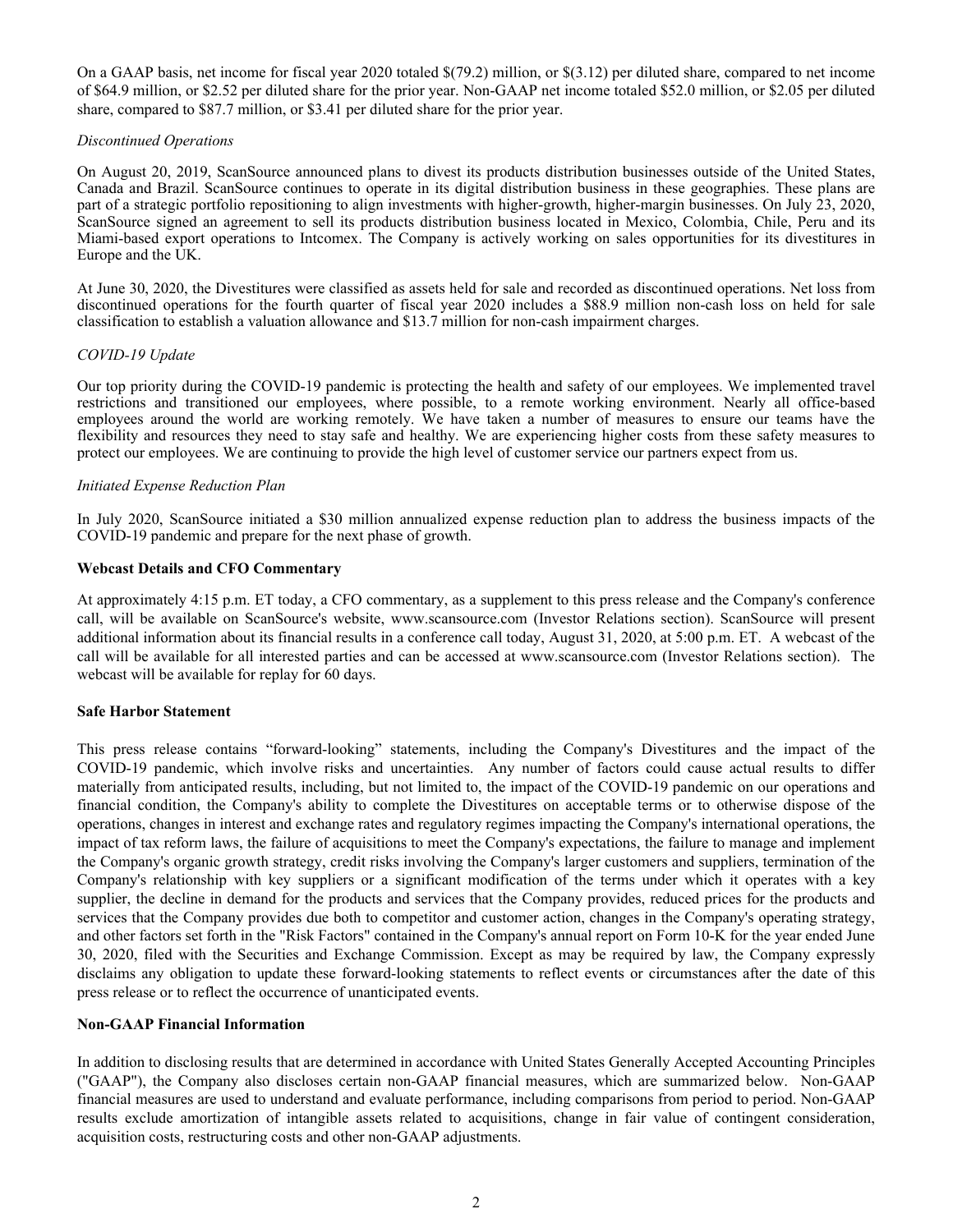*Net sales on a constant currency basis, excluding Divestitures and acquisitions*: The Company discloses the percentage change in net sales excluding the translation impact from changes in foreign currency exchange rates between reporting periods and excluding the net sales from Divestitures, as well as acquisitions prior to the first full year from the acquisition date. This measure enhances the comparability between periods to help analyze underlying trends on an organic basis.

*Income Statement Non-GAAP Metrics:* To evaluate current period performance on a more consistent basis with prior periods, the Company discloses non-GAAP net sales, non-GAAP gross profit, non-GAAP operating income, non-GAAP other expense, net, non-GAAP pre-tax income, non-GAAP net income and non-GAAP diluted earnings per share (non-GAAP diluted "EPS"). Non-GAAP results exclude amortization of intangible assets related to acquisitions, changes in fair value of contingent consideration, acquisition and divestiture costs, impairment charges and other non-GAAP adjustments. Non-GAAP metrics are useful in assessing and understanding the Company's operating performance, especially when comparing results with previous periods or forecasting performance for future periods.

*Return on invested capital ("ROIC"):* Management uses ROIC as a performance measurement to assess efficiency in allocating capital under the Company's control to generate returns. Management believes this metric balances the Company's operating results with asset and liability management, is not impacted by capitalization decisions and correlates with shareholder value creation. In addition, it is easily computed, communicated and understood. ROIC also provides management a measure of the Company's profitability on a basis more comparable to historical or future periods.

ROIC assists management in comparing the Company's performance over various reporting periods on a consistent basis because it removes from operating results the impact of items that do not reflect core operating performance. ROIC is calculated as adjusted EBITDA over invested capital. Adjusted earnings before interest expense, income taxes, depreciation and amortization ("Adjusted EBITDA") excludes the change in fair value of contingent consideration, in addition to other non-GAAP adjustments. Invested capital is defined as average equity plus average daily funded interest-bearing debt for the period. Management believes the calculation of ROIC provides useful information to investors and is an additional relevant comparison of the Company's performance during the year.

These non-GAAP financial measures have limitations as analytical tools, and the non-GAAP financial measures that the Company reports may not be comparable to similarly titled amounts reported by other companies. Analysis of results and outlook on a non-GAAP basis should be considered in addition to, and not in substitution for or as superior to, measurements of financial performance prepared in accordance with GAAP. A reconciliation of the Company's non-GAAP financial information to GAAP is set forth in the Supplementary Information (Unaudited) below.

### **About ScanSource, Inc.**

ScanSource, Inc. (NASDAQ: SCSC) is at the center of the technology solution delivery channel, connecting businesses and providing solutions for their complex needs. ScanSource sells through multiple, specialized routes-to-market with digital, physical and services offerings from the world's leading suppliers of point-of-sale (POS), payments, barcode, physical security, unified communications and collaboration, telecom and cloud services. ScanSource enables its sales partners to create, deliver and manage solutions for end-customers across almost every vertical market. Founded in 1992 and headquartered in Greenville, South Carolina, ScanSource was named one of the Best Places to Work in South Carolina and on *FORTUNE* magazine's 2020 List of World's Most Admired Companies. ScanSource ranks #654 on the Fortune 1000. For more information, visit www.scansource.com.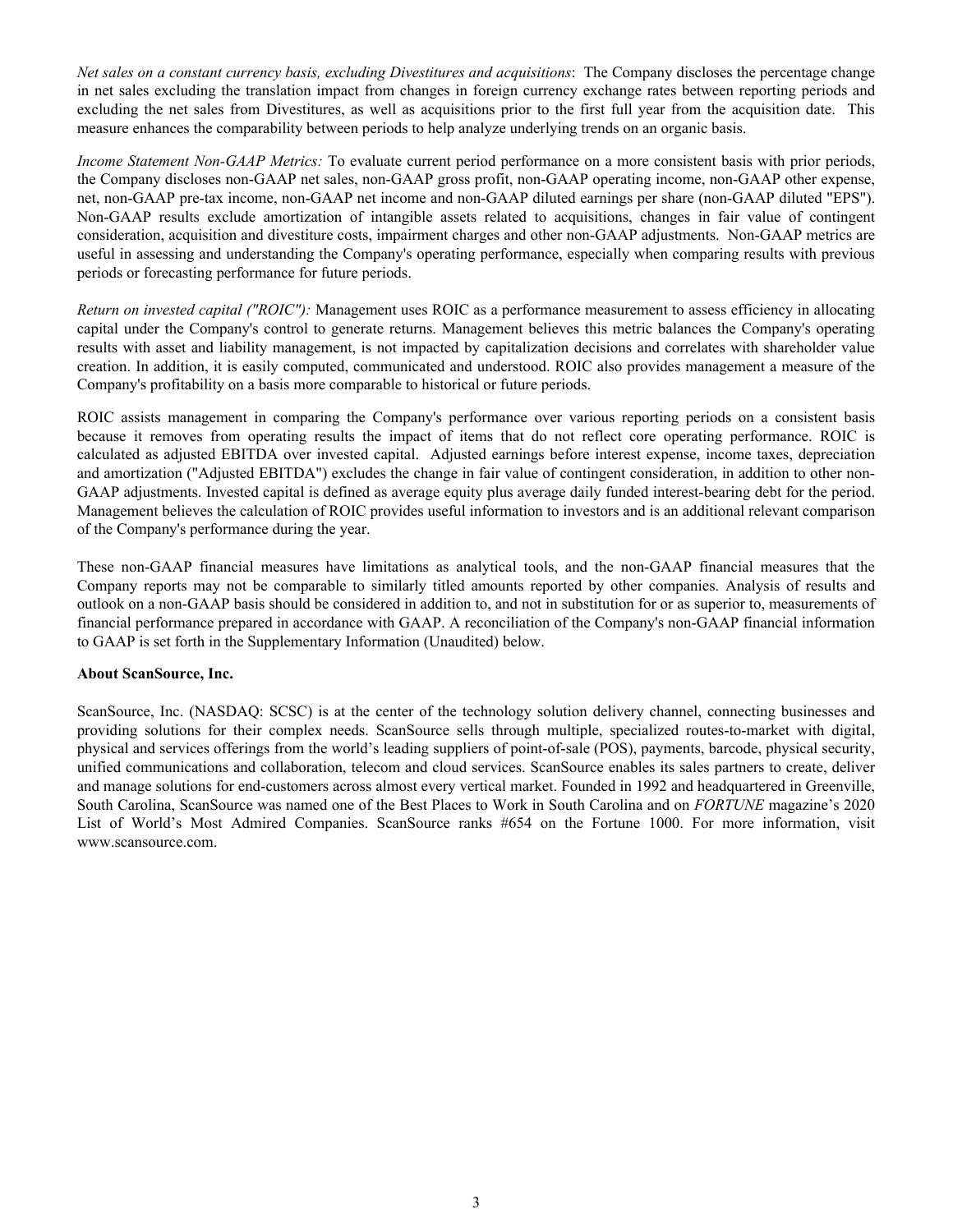## **ScanSource, Inc. and Subsidiaries Condensed Consolidated Balance Sheets (Unaudited) (in thousands)**

|                                                                                                                                                                       |                           | June 30, 2020 | June 30, 2019   |
|-----------------------------------------------------------------------------------------------------------------------------------------------------------------------|---------------------------|---------------|-----------------|
| <b>Assets</b>                                                                                                                                                         |                           |               |                 |
| Current assets:                                                                                                                                                       |                           |               |                 |
| Cash and cash equivalents                                                                                                                                             | \$                        | 29,485        | \$<br>19,305    |
| Accounts receivable, less allowance of \$21,906 at June 30, 2020<br>and \$27,521 at June 30, 2019                                                                     |                           | 443,185       | 523,424         |
| Inventories                                                                                                                                                           |                           | 454,885       | 554,080         |
| Prepaid expenses and other current assets                                                                                                                             |                           | 94,681        | 83,753          |
| Current assets held for sale                                                                                                                                          |                           | 181,231       | 296,753         |
| Total current assets                                                                                                                                                  |                           | 1,203,467     | 1,477,315       |
| Property and equipment, net                                                                                                                                           |                           | 55,641        | 60,570          |
| Goodwill                                                                                                                                                              |                           | 214,288       | 310,715         |
| Identifiable intangible assets, net                                                                                                                                   |                           | 121,547       | 121,214         |
| Deferred income taxes                                                                                                                                                 |                           | 24,630        | 15,447          |
| Other non-current assets                                                                                                                                              |                           | 72,521        | 52,921          |
| Non-current assets held for sale                                                                                                                                      |                           |               | 29,079          |
| <b>Total assets</b>                                                                                                                                                   | $\boldsymbol{\mathsf{s}}$ | 1,692,094     | \$<br>2,067,261 |
| Liabilities and Shareholders' Equity                                                                                                                                  |                           |               |                 |
| Current liabilities:                                                                                                                                                  |                           |               |                 |
| Accounts payable                                                                                                                                                      | \$                        | 454,240       | \$<br>488,291   |
| Accrued expenses and other current liabilities                                                                                                                        |                           | 76,686        | 64,629          |
| Current portion of contingent consideration                                                                                                                           |                           | 46,334        | 38,393          |
| Income taxes payable                                                                                                                                                  |                           | 5,886         | 3,956           |
| Short-term borrowings                                                                                                                                                 |                           |               |                 |
| Current portion of long-term debt                                                                                                                                     |                           | 7,839         | 4,085           |
| Current liabilities held for sale                                                                                                                                     |                           | 128,022       | 101,532         |
| Total current liabilities                                                                                                                                             |                           | 719,007       | 700,886         |
| Deferred income taxes                                                                                                                                                 |                           | 3,884         |                 |
| Long-term debt, net of current portion                                                                                                                                |                           | 143,175       | 151,014         |
| Borrowings under revolving credit facility                                                                                                                            |                           | 67,714        | 172,390         |
| Long-term portion of contingent consideration                                                                                                                         |                           |               | 39,532          |
| Other long-term liabilities                                                                                                                                           |                           | 80,068        | 57,153          |
| Long-term liabilities held for sale                                                                                                                                   |                           |               | 32,157          |
| <b>Total liabilities</b>                                                                                                                                              |                           | 1,013,848     | 1,153,132       |
| Commitments and contingencies                                                                                                                                         |                           |               |                 |
| Shareholders' equity:                                                                                                                                                 |                           |               |                 |
| Preferred stock, no par value; 3,000,000 shares authorized, none issued                                                                                               |                           |               |                 |
| Common stock, no par value; 45,000,000 shares authorized, 25,361,298 and 25,408,397<br>shares issued and outstanding at June 30, 2020 and June 30, 2019, respectively |                           | 63,765        | 64,287          |
| Retained earnings                                                                                                                                                     |                           | 747,276       | 939,930         |
| Accumulated other comprehensive loss                                                                                                                                  |                           | (132,795)     | (90,088)        |
| Total shareholders' equity                                                                                                                                            |                           | 678,246       | 914,129         |
| Total liabilities and shareholders' equity                                                                                                                            | \$                        | 1,692,094     | \$<br>2,067,261 |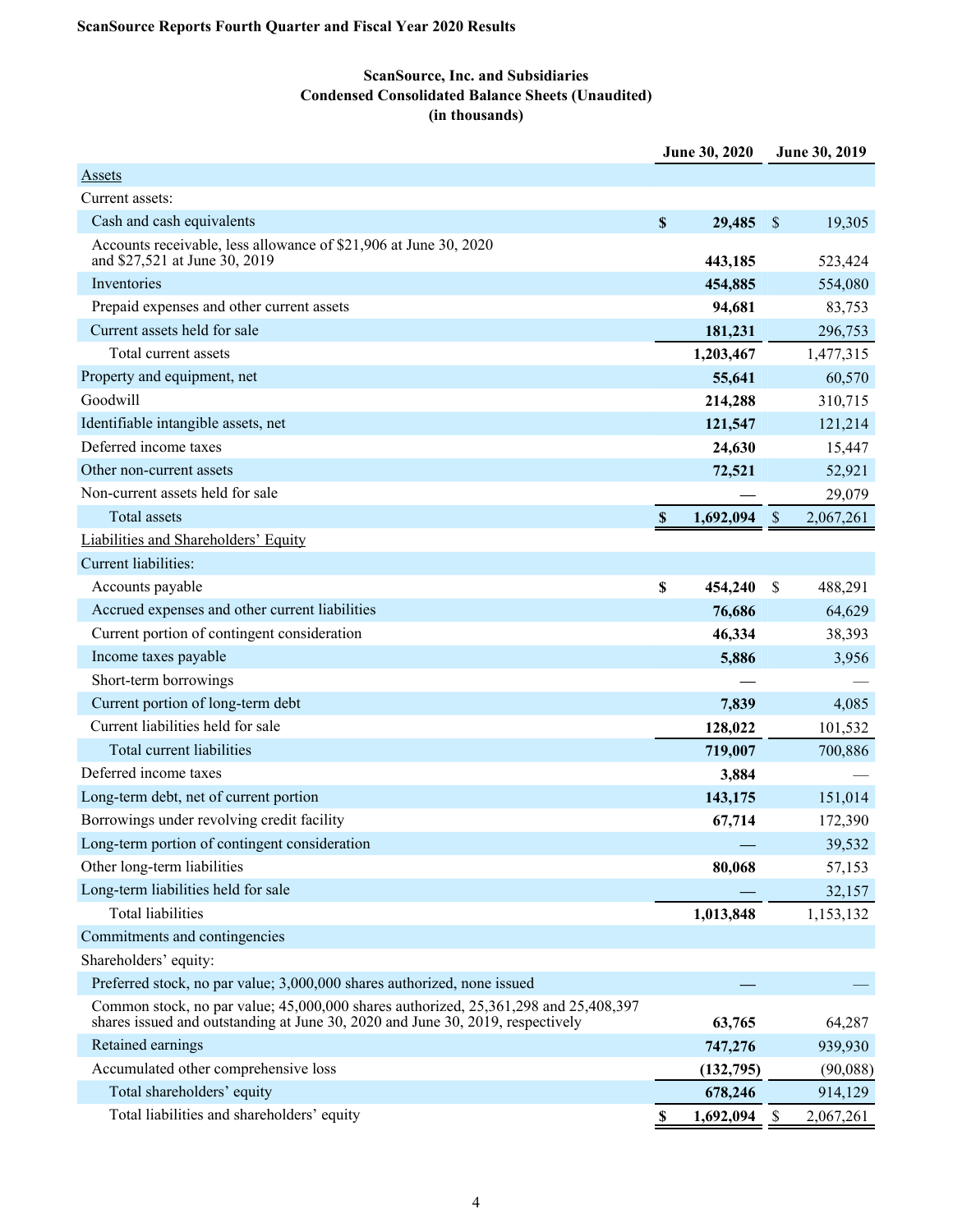## **ScanSource, Inc. and Subsidiaries Condensed Consolidated Income Statements (Unaudited) (in thousands, except per share data)**

|                                                                           |                           | Quarter ended June 30, |               |          |                           |             | Fiscal year ended June 30, |           |  |  |
|---------------------------------------------------------------------------|---------------------------|------------------------|---------------|----------|---------------------------|-------------|----------------------------|-----------|--|--|
|                                                                           |                           | 2020                   |               | 2019     |                           | 2020        |                            | 2019      |  |  |
| Net sales                                                                 | $\mathbf S$               | 636,450                | $\mathsf{\$}$ | 811,432  | $\boldsymbol{\mathsf{S}}$ | 3,047,734   | $\boldsymbol{\mathsf{S}}$  | 3,249,799 |  |  |
| Cost of goods sold                                                        |                           | 562,303                |               | 714,789  |                           | 2,692,165   |                            | 2,856,996 |  |  |
| Gross profit                                                              |                           | 74,147                 |               | 96,643   |                           | 355,569     |                            | 392,803   |  |  |
| Selling, general and administrative expenses                              |                           | 58,192                 |               | 62,923   |                           | 260,139     |                            | 252,948   |  |  |
| Depreciation expense                                                      |                           | 3,304                  |               | 2,952    |                           | 13,033      |                            | 12,028    |  |  |
| Intangible amortization expense                                           |                           | 4,946                  |               | 4,542    |                           | 19,953      |                            | 17,893    |  |  |
| Impairment charges                                                        |                           | 120,470                |               |          |                           | 120,470     |                            |           |  |  |
| Change in fair value of contingent consideration                          |                           | 674                    |               | 3,666    |                           | 6,941       |                            | 15,200    |  |  |
| Operating (loss) income                                                   |                           | (113, 439)             |               | 22,560   |                           | (64, 967)   |                            | 94,734    |  |  |
| Interest expense                                                          |                           | 2,497                  |               | 3,851    |                           | 12,224      |                            | 13,162    |  |  |
| Interest income                                                           |                           | (3,199)                |               | (446)    |                           | (5, 826)    |                            | (1, 818)  |  |  |
| Other expense (income), net                                               |                           | 213                    |               | 22       |                           | 411         |                            | (247)     |  |  |
| (Loss) Income before income taxes                                         |                           | (112,950)              |               | 19,133   |                           | (71, 776)   |                            | 83,637    |  |  |
| Provision for income taxes                                                |                           | (4,091)                |               | 3,137    |                           | 7,451       |                            | 18,778    |  |  |
| Net (loss) income from continuing operations                              |                           | (108, 859)             |               | 15,996   |                           | (79, 227)   |                            | 64,859    |  |  |
| Net loss from discontinued operations                                     |                           | (108, 403)             |               | (4, 418) |                           | (113, 427)  |                            | (7,262)   |  |  |
| Net (loss) income                                                         | $\mathbf{\$}$             | $(217,262)$ \$         |               | 11,578   | $\boldsymbol{\mathsf{S}}$ | (192, 654)  | $\sqrt{3}$                 | 57,597    |  |  |
| Per share data:                                                           |                           |                        |               |          |                           |             |                            |           |  |  |
|                                                                           |                           |                        |               |          |                           |             |                            |           |  |  |
| Net (loss) income from continuing operations<br>per common share, basic   | \$                        | $(4.29)$ \$            |               | 0.62     | $\boldsymbol{\mathsf{S}}$ | $(3.12)$ \$ |                            | 2.53      |  |  |
| Net loss from discontinued operations per<br>common share, basic          |                           | (4.28)                 |               | (0.17)   |                           | (4.47)      |                            | (0.28)    |  |  |
| Net (loss) income per common share, basic                                 | $\boldsymbol{\mathsf{S}}$ | $(8.57)$ \$            |               | 0.45     | \$                        | (7.59)      | $\boldsymbol{\mathsf{S}}$  | 2.25      |  |  |
| Weighted-average shares outstanding, basic                                |                           | 25,353                 |               | 25,627   |                           | 25,378      |                            | 25,642    |  |  |
|                                                                           |                           |                        |               |          |                           |             |                            |           |  |  |
| Net (loss) income from continuing operations<br>per common share, diluted | \$                        | $(4.29)$ \$            |               | 0.62     | $\boldsymbol{\mathsf{S}}$ | $(3.12)$ \$ |                            | 2.52      |  |  |
| Net loss from discontinued operations per<br>common share, diluted        |                           | (4.28)                 |               | (0.17)   |                           | (4.47)      |                            | (0.28)    |  |  |
| Net (loss) income per common share, diluted                               | $\mathbf{s}$              | (8.57)                 | $\mathcal{S}$ | 0.45     | $\mathbf{\$}$             | (7.59)      | $\mathcal{S}$              | 2.24      |  |  |
| Weighted-average shares outstanding, diluted                              |                           | 25,353                 |               | 25,691   |                           | 25,378      |                            | 25,734    |  |  |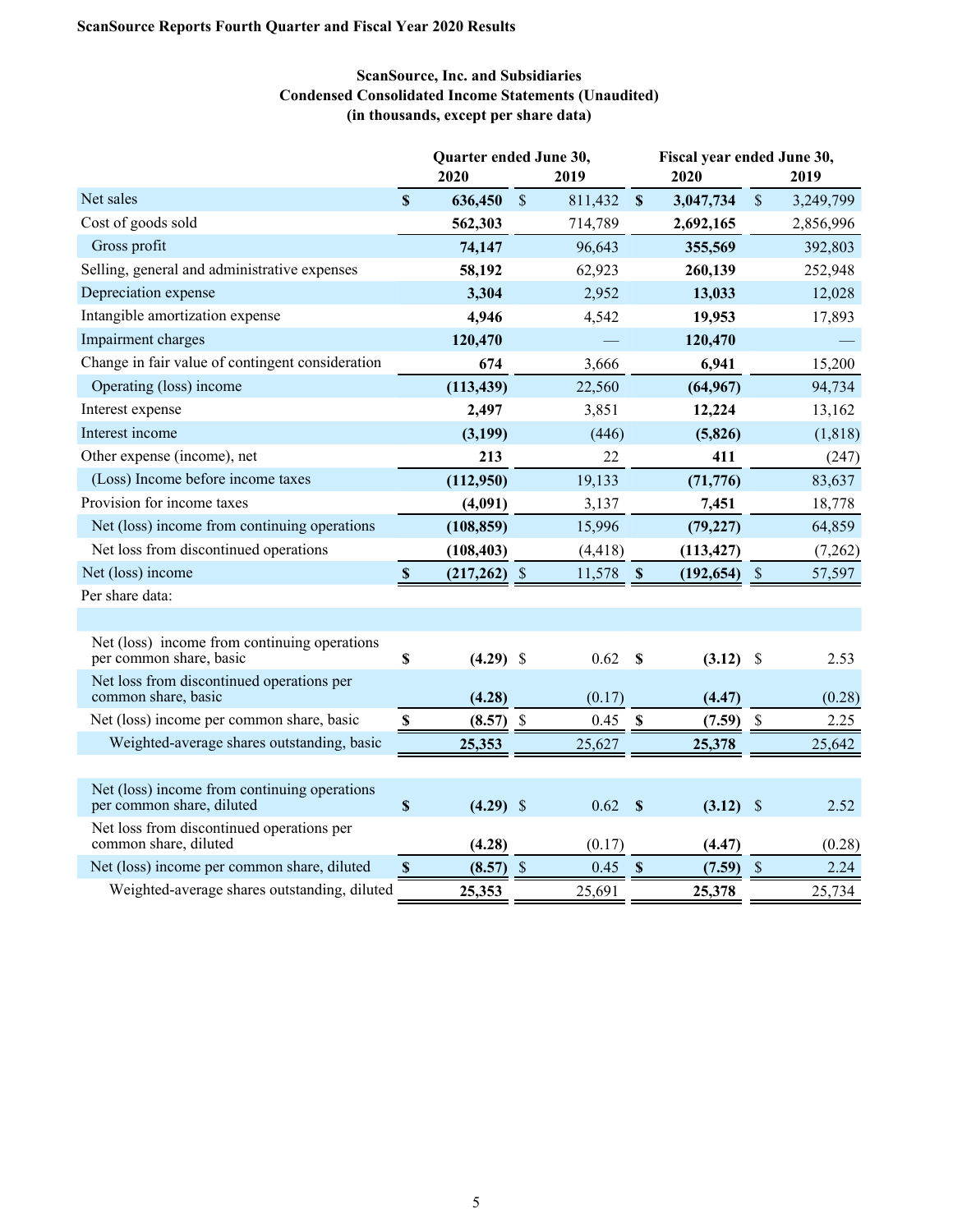## **ScanSource, Inc. and Subsidiaries Condensed Consolidated Statements of Cash Flows (Unaudited) (in thousands)**

|                                                                                                                         | Quarter ended June 30,<br>Fiscal year ended June 30, |                |  |            |                           |                 |  |             |
|-------------------------------------------------------------------------------------------------------------------------|------------------------------------------------------|----------------|--|------------|---------------------------|-----------------|--|-------------|
|                                                                                                                         |                                                      | 2020           |  | 2019       |                           | 2020            |  | 2019        |
| Cash flows from operating activities:                                                                                   |                                                      |                |  |            |                           |                 |  |             |
| Net (loss) income                                                                                                       | \$                                                   | $(217,262)$ \$ |  | 11,578     | $\boldsymbol{\mathsf{s}}$ | $(192, 654)$ \$ |  | 57,597      |
| Net loss from discontinued operations                                                                                   |                                                      | (108, 403)     |  | (4, 418)   |                           | (113, 427)      |  | (7,262)     |
| Net (loss) income from continuing operations                                                                            |                                                      | (108, 859)     |  | 15,996     |                           | (79, 227)       |  | 64,859      |
| Adjustments to reconcile net income to net cash (used in)<br>provided by operating activities of continuing operations: |                                                      |                |  |            |                           |                 |  |             |
| Depreciation and amortization                                                                                           |                                                      | 8,743          |  | 8,321      |                           | 35,328          |  | 33,652      |
| Provision for doubtful accounts                                                                                         |                                                      | 222            |  | (1,197)    |                           | 1,621           |  | 1,712       |
| Share-based compensation                                                                                                |                                                      | 1,425          |  | 1,210      |                           | 5,478           |  | 6,045       |
| Impairment charges                                                                                                      |                                                      | 120,470        |  |            |                           | 120,470         |  |             |
| Deferred income taxes                                                                                                   |                                                      | (10, 714)      |  | (3,698)    |                           | (12, 193)       |  | (2,757)     |
| Change in fair value of contingent consideration                                                                        |                                                      | 674            |  | 3,666      |                           | 6,941           |  | 15,200      |
| Contingent consideration payments excess                                                                                |                                                      |                |  |            |                           | (3,050)         |  | (10, 190)   |
| Other                                                                                                                   |                                                      | 125            |  | 98         |                           | 502             |  | 350         |
| Changes in operating assets and liabilities, net of<br>acquisitions:                                                    |                                                      |                |  |            |                           |                 |  |             |
| Accounts receivable                                                                                                     |                                                      | 57,562         |  | (38,060)   |                           | 57,477          |  | (5,490)     |
| Inventories                                                                                                             |                                                      | 93,623         |  | 61,948     |                           | 86,177          |  | (85, 862)   |
| Prepaid expenses and other assets                                                                                       |                                                      | (2,903)        |  | (14, 657)  |                           | (13,880)        |  | (10,091)    |
| Other non-current assets                                                                                                |                                                      | (12, 534)      |  | (2,545)    |                           | (13, 563)       |  | (2, 438)    |
| Accounts payable                                                                                                        |                                                      | (76, 224)      |  | (5,622)    |                           | (20, 846)       |  | 16,134      |
| Accrued expenses and other liabilities                                                                                  |                                                      | (1,992)        |  | 6,118      |                           | 11,239          |  | 2,377       |
| Income taxes payable                                                                                                    |                                                      | 4,334          |  | 2,873      |                           | (441)           |  | (7, 469)    |
| Net cash provided by operating activities of continuing<br>operations                                                   |                                                      | 73,952         |  | 34,451     |                           | 182,033         |  | 16,032      |
| Cash flows from investing activities of continuing operations:                                                          |                                                      |                |  |            |                           |                 |  |             |
| Capital expenditures                                                                                                    |                                                      | 188            |  | 4,093      |                           | (6,387)         |  | (5,797)     |
| Cash paid for business acquisitions, net of cash acquired                                                               |                                                      |                |  |            |                           | (48, 921)       |  | (32, 161)   |
| Net cash used in investing activities of continuing<br>operations                                                       |                                                      | 188            |  | 4,093      |                           | (55,308)        |  | (37, 958)   |
| Cash flows from financing activities of continuing operations:                                                          |                                                      |                |  |            |                           |                 |  |             |
| Borrowings on revolving credit, net of expenses                                                                         |                                                      | 477,446        |  | 458,522    |                           | 2,085,918       |  | 2,061,090   |
| Repayments on revolving credit, net of expenses                                                                         |                                                      | (539, 732)     |  | (611, 877) |                           | (2,190,595)     |  | (2,132,702) |
| Borrowings on long-term debt, net                                                                                       |                                                      | (938)          |  | 150,000    |                           | (4,085)         |  | 149,670     |
| Repayments of finance lease obligations                                                                                 |                                                      | (1,105)        |  | (166)      |                           | (1,765)         |  | (662)       |
| Debt issuance costs                                                                                                     |                                                      |                |  | (1,096)    |                           |                 |  | (1,096)     |
| Contingent consideration payments                                                                                       |                                                      |                |  |            |                           | (35, 482)       |  | (35,606)    |
| Exercise of stock options                                                                                               |                                                      |                |  |            |                           | 754             |  | 1,509       |
| Taxes paid on settlement of equity awards                                                                               |                                                      |                |  |            |                           | (1, 353)        |  | (1,406)     |
| Repurchase of common stock                                                                                              |                                                      |                |  | (9,176)    |                           | (6,078)         |  | (9, 483)    |
| Net cash (used in) provided by financing activities of<br>continuing operations                                         |                                                      | (64, 329)      |  | (13,793)   |                           | (152, 686)      |  | 31,314      |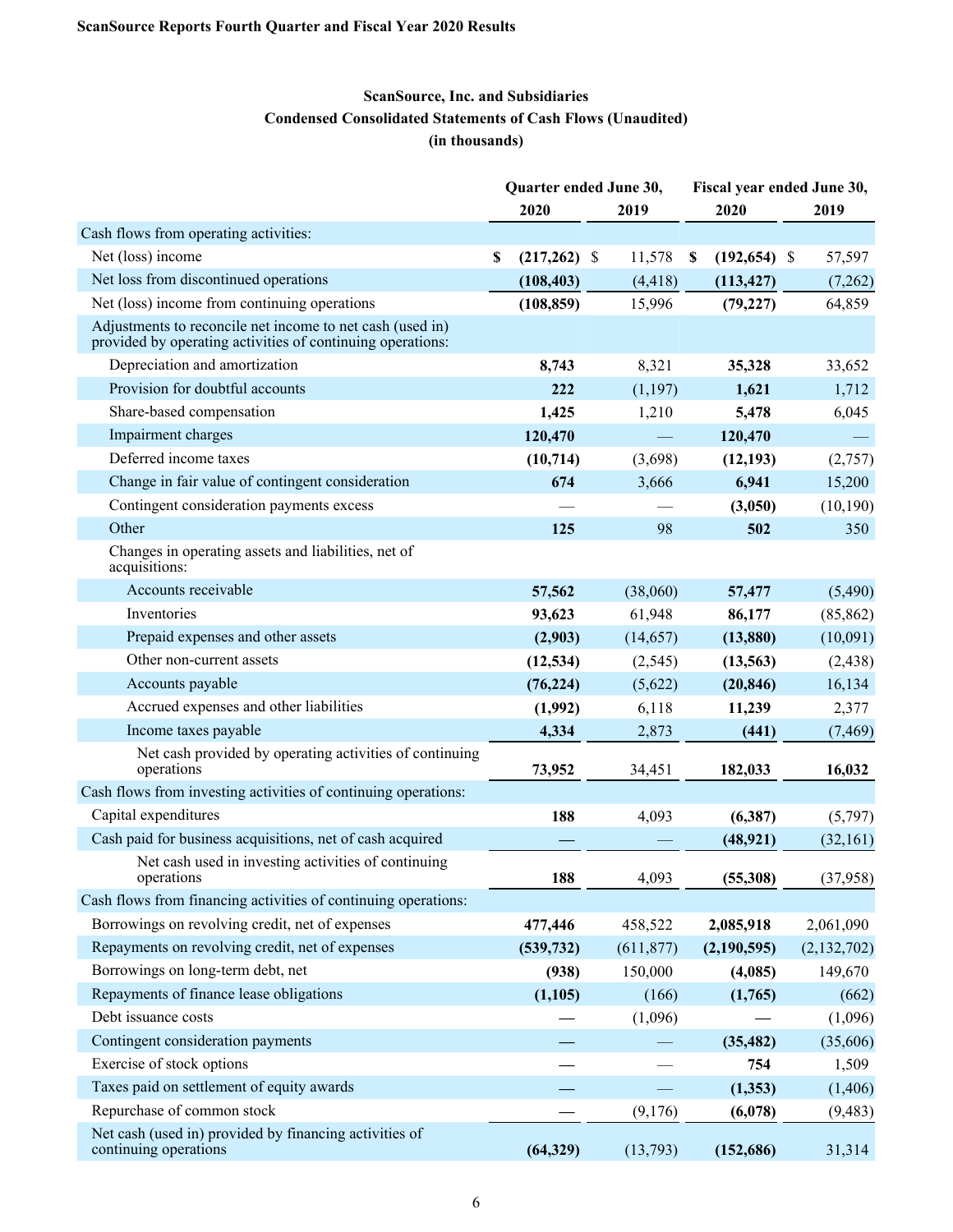## **ScanSource, Inc. and Subsidiaries Condensed Consolidated Statements of Cash Flows (Unaudited), continued (in thousands)**

Cash flows from discontinued operations:

| 2,235     | (37,031)  | 44,238  | (43, 159) |
|-----------|-----------|---------|-----------|
| (35)      | (330)     | (77)    | (1,416)   |
| (10, 663) | 15,748    | (3,921) | 32,917    |
| (8, 463)  | (21, 613) | 40,240  | (11, 658) |
| (1,489)   | 280       | (3,642) | 558       |
| (141)     | 3,418     | 10.637  | (1,712)   |
| 34,596    | 20,400    | 23,818  | 25,530    |
| 34,455    | 23,818    | 34,455  | 23,818    |
| 4.970     | 4,513     | 4.970   | 4,513     |
| 29,485    | 19,305    | 29,485  | 19,305    |
|           |           |         |           |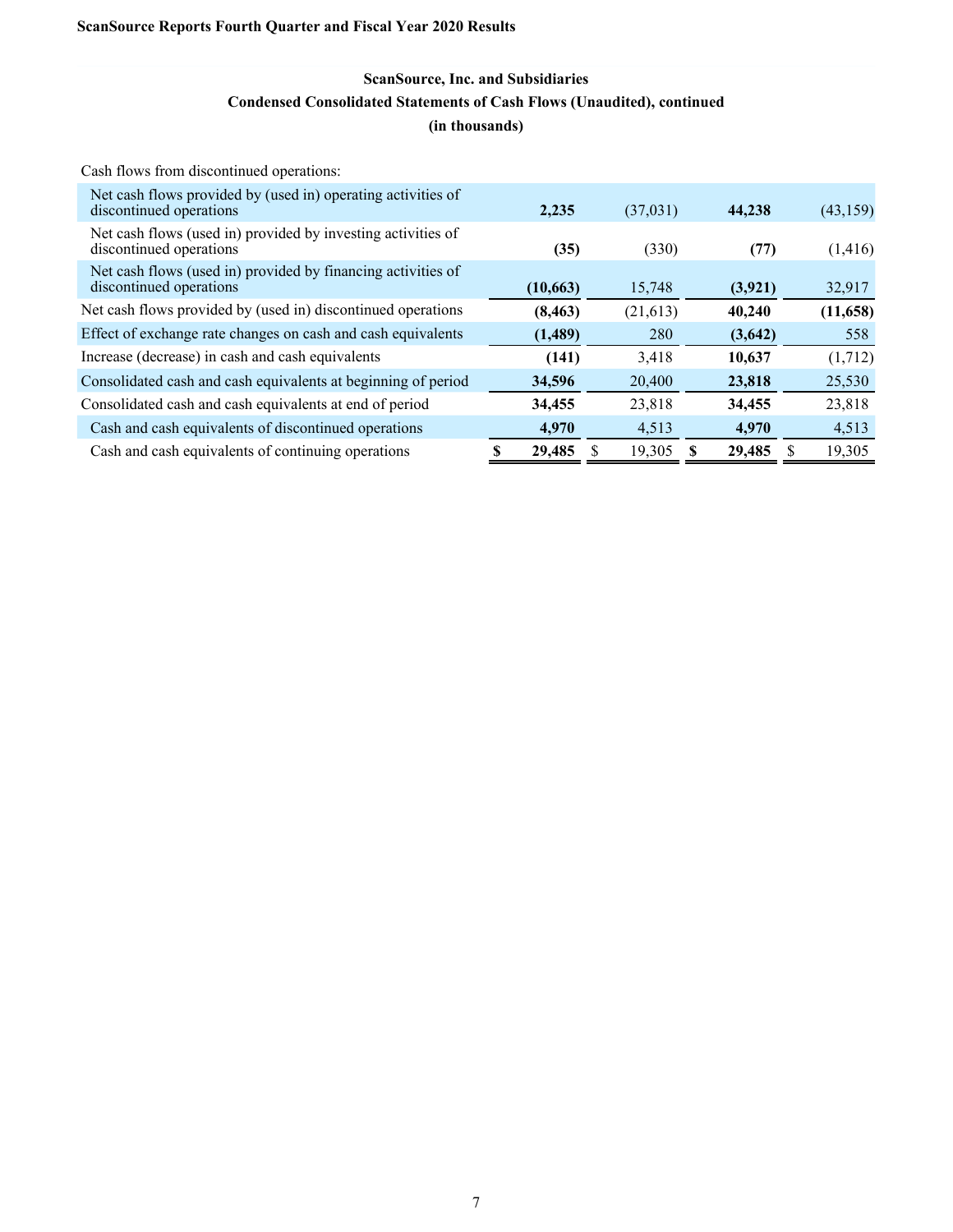## **ScanSource, Inc. and Subsidiaries Supplementary Information (Unaudited) (in thousands, except percentages)**

### **Non-GAAP Financial Information:**

|                                                           | Quarter ended June 30, |    |             | Fiscal year ended June 30, |             |    |             |
|-----------------------------------------------------------|------------------------|----|-------------|----------------------------|-------------|----|-------------|
|                                                           | 2020                   |    | 2019        |                            | 2020        |    | 2019        |
| Return on invested capital ratio (ROIC), annualized (a)   | 4.0 %                  |    | 11.2 %      |                            | $7.5\%$     |    | 12.1 %      |
|                                                           |                        |    |             |                            |             |    |             |
| <b>Reconciliation of net income to EBITDA:</b>            |                        |    |             |                            |             |    |             |
| Net (loss) income from continuing operations (GAAP)       | \$(108, 859)           | \$ | 15,996      | S                          | (79, 227)   | \$ | 64,859      |
| Plus: Interest expense                                    | 2,497                  |    | 3,851       |                            | 12,224      |    | 13,162      |
| Plus: Income taxes                                        | (4,091)                |    | 3,137       |                            | 7,451       |    | 18,778      |
| Plus: Depreciation and amortization                       | 8,743                  |    | 8,321       |                            | 35,328      |    | 33,652      |
| EBITDA (non-GAAP)                                         | (101, 710)             |    | 31,305      |                            | (24, 224)   |    | 130,451     |
| Plus: Change in fair value of contingent consideration    | 674                    |    | 3,666       |                            | 6,941       |    | 15,200      |
| Plus: Acquisition and divestiture costs                   | 1,311                  |    | 230         |                            | 4,000       |    | 1,218       |
| Plus: Restructuring costs                                 |                        |    |             |                            | 604         |    |             |
| Plus: Impairment charges                                  | 120,470                |    |             |                            | 120,470     |    |             |
| Plus: Tax reform and settlement, includes interest income | (8, 424)               |    |             |                            | (10, 744)   |    |             |
| Adjusted EBITDA (numerator for ROIC) (non-GAAP)           | 12,321<br>-S           | \$ | 35,201      | S                          | 97,047      | \$ | 146,869     |
|                                                           |                        |    |             |                            |             |    |             |
| <b>Invested Capital Calculation</b>                       |                        |    |             |                            |             |    |             |
| Equity – beginning of the period                          | 897,678<br>S           | \$ | 911,063     | S                          | 914,129     | \$ | 866,376     |
| Equity – end of the period                                | 678,246                |    | 914,129     |                            | 678,246     |    | 914,129     |
| Plus: Change in fair value of contingent consideration,   |                        |    |             |                            |             |    |             |
| net of tax                                                | 510                    |    | 2,780       |                            | 5,247       |    | 11,294      |
| Plus: Acquisition and divestiture costs                   | 1,311                  |    | 230         |                            | 4,000       |    | 1,218       |
| Plus: Restructuring, net of tax                           |                        |    |             |                            | 449         |    |             |
| Plus: Impairment charges, net                             | 114,398                |    |             |                            | 114,398     |    |             |
| Plus: Tax recovery, net                                   | (6,247)                |    | (3,110)     |                            | (8,001)     |    | (3,110)     |
| Plus: Impact of discontinued operations, net of tax       | 98,794                 |    | (16, 557)   |                            | 98,794      |    | (16, 557)   |
| Average equity                                            | 892,345                |    | 904,268     |                            | 903,631     |    | 886,675     |
| Average funded debt <sup>(b)</sup>                        | 337,973                |    | 355,932     |                            | 390,709     |    | 329,473     |
| Invested capital (denominator for ROIC) (non-GAAP)        | \$1,230,318            |    | \$1,260,200 |                            | \$1,294,340 |    | \$1,216,148 |

<sup>(a)</sup> Calculated as earnings before interest expense, income taxes, depreciation and amortization (EBITDA), plus change in fair value of contingent consideration and other adjustments, annualized and divided by invested capital for the period. Invested capital is defined as average equity plus average daily funded interest-bearing debt for the period.

<sup>(b)</sup> Average funded debt, which includes both continuing and discontinued operations, is calculated as the average daily amounts outstanding on short-term and long-term interest-bearing debt.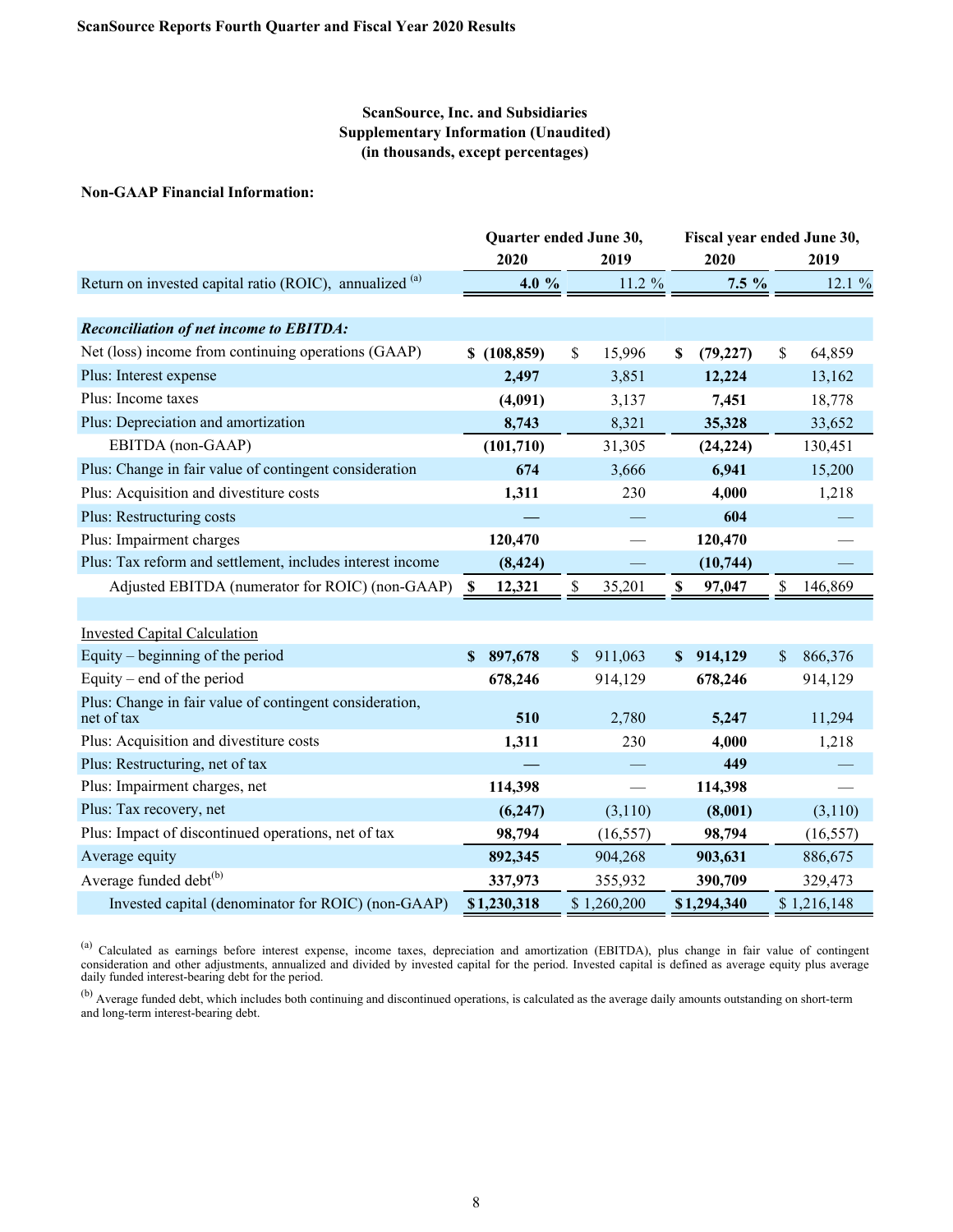**Net Sales by Segment:**

|                                                                                  |                           | 2020           |               | 2019       | % Change   |
|----------------------------------------------------------------------------------|---------------------------|----------------|---------------|------------|------------|
| Worldwide Barcode, Networking & Security:                                        |                           | (in thousands) |               |            |            |
| Non-GAAP net sales, including Divestitures                                       | \$                        | 543,996        | $\mathcal{S}$ | 636,172    | $(14.5)\%$ |
| <b>Planned Divestitures</b>                                                      |                           | (96, 184)      |               | (107,079)  |            |
| Net sales, reported                                                              |                           | 447,812        |               | 529,093    | $(15.4)\%$ |
| Foreign exchange impact <sup>(a)</sup>                                           |                           | 4,911          |               |            |            |
| Non-GAAP net sales, constant currency excluding Divestitures                     | $\boldsymbol{\mathsf{S}}$ | 452,723        | $\mathcal{S}$ | 529,093    | $(14.4)\%$ |
| <b>Worldwide Communications &amp; Services:</b>                                  |                           |                |               |            |            |
| Non-GAAP net sales, including Divestitures                                       | \$                        | 214,422        | \$            | 324,661    | $(34.0)\%$ |
| <b>Planned Divestitures</b>                                                      |                           | (25, 784)      |               | (42, 322)  |            |
| Net sales, reported                                                              |                           | 188,638        |               | 282,339    | $(33.2)\%$ |
| Foreign exchange impact <sup>(a)</sup>                                           |                           | 14,674         |               |            |            |
| Less: Acquisitions                                                               |                           | (1, 567)       |               |            |            |
| Non-GAAP net sales, constant currency excluding Divestitures and<br>acquisitions | -S                        | 201,745        | -S            | 282,339    | $(28.5)\%$ |
| Consolidated:                                                                    |                           |                |               |            |            |
| Non-GAAP net sales, including Divestitures                                       | S                         | 758,418        | S             | 960,833    | $(21.1)\%$ |
| <b>Planned Divestitures</b>                                                      |                           | (121,968)      |               | (149, 401) |            |
| Net sales, reported                                                              |                           | 636,450        |               | 811,432    | $(21.6)\%$ |
| Foreign exchange impact <sup>(a)</sup>                                           |                           | 19,585         |               |            |            |
| Less: Acquisitions                                                               |                           | (1, 567)       |               |            |            |
| Non-GAAP net sales, constant currency excluding Divestitures and<br>acquisitions | $\boldsymbol{\mathsf{s}}$ | 654,468        |               | 811,432    | $(19.3)\%$ |

<sup>(a)</sup> Year-over-year net sales growth rate excluding the translation impact of changes in foreign currency exchange rates. Calculated by translating the net sales for the quarter ended June 30, 2020 into U.S. dollars using the average foreign exchange rates for the quarter ended June 30, 2019.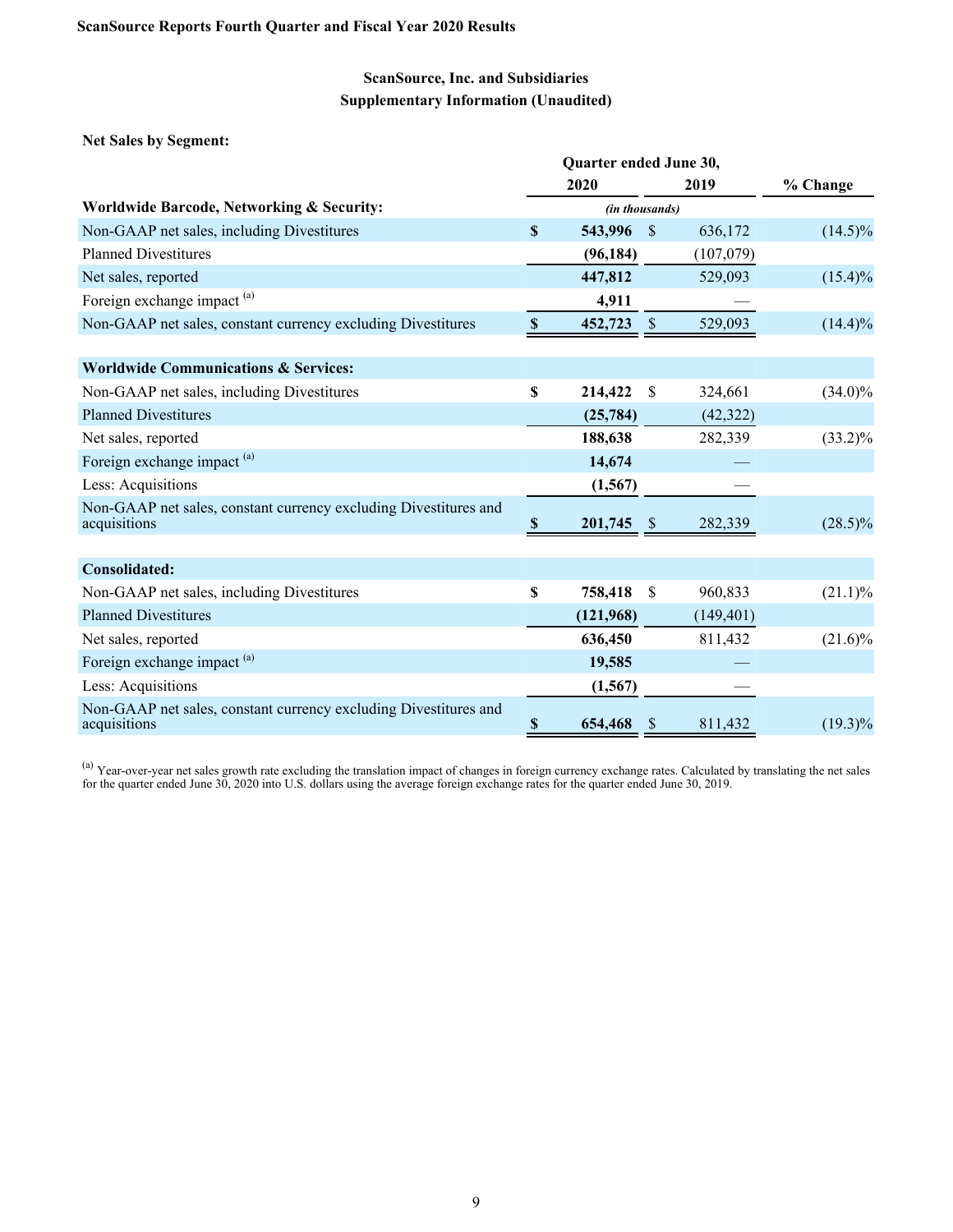**Net Sales by Segment:**

|                                                                                  | Fiscal year ended June 30, |                |               |            |            |  |  |  |
|----------------------------------------------------------------------------------|----------------------------|----------------|---------------|------------|------------|--|--|--|
|                                                                                  |                            | 2020           |               | 2019       | % Change   |  |  |  |
| <b>Worldwide Barcode, Networking &amp; Security:</b>                             |                            | (in thousands) |               |            |            |  |  |  |
| Non-GAAP net sales, including Divestitures                                       | \$                         | 2,511,666 \$   |               | 2,589,837  | $(3.0)\%$  |  |  |  |
| <b>Planned Divestitures</b>                                                      |                            | (418, 449)     |               | (447, 941) |            |  |  |  |
| Net sales, reported                                                              |                            | 2,093,217      |               | 2,141,896  | $(2.3)\%$  |  |  |  |
| Foreign exchange impact <sup>(a)</sup>                                           |                            | 10,395         |               |            |            |  |  |  |
| Non-GAAP net sales, constant currency excluding Divestitures                     | <sup>8</sup>               | $2,103,612$ \$ |               | 2,141,896  | $(1.8)\%$  |  |  |  |
|                                                                                  |                            |                |               |            |            |  |  |  |
| <b>Worldwide Communications &amp; Services:</b>                                  |                            |                |               |            |            |  |  |  |
| Non-GAAP net sales, including Divestitures                                       | \$                         | 1,097,564      | <sup>S</sup>  | 1,283,274  | $(14.5)\%$ |  |  |  |
| <b>Planned Divestitures</b>                                                      |                            | (143, 047)     |               | (175, 371) |            |  |  |  |
| Net sales, reported                                                              |                            | 954,517        |               | 1,107,903  | $(13.8)\%$ |  |  |  |
| Foreign exchange impact <sup>(a)</sup>                                           |                            | 29,829         |               |            |            |  |  |  |
| Less: Acquisitions                                                               |                            | (9,122)        |               | (1,026)    |            |  |  |  |
| Non-GAAP net sales, constant currency excluding Divestitures and<br>acquisitions | S                          | 975,224        | <sup>\$</sup> | 1,106,877  | $(11.9)\%$ |  |  |  |
|                                                                                  |                            |                |               |            |            |  |  |  |
| <b>Consolidated:</b>                                                             |                            |                |               |            |            |  |  |  |
| Non-GAAP net sales, including Divestitures                                       | \$                         | 3,609,230      | \$            | 3,873,111  | (6.8)%     |  |  |  |
| <b>Planned Divestitures</b>                                                      |                            | (561, 496)     |               | (623,312)  |            |  |  |  |
| Net sales, reported                                                              |                            | 3,047,734      |               | 3,249,799  | $(6.2)\%$  |  |  |  |
| Foreign exchange impact <sup>(a)</sup>                                           |                            | 40,224         |               |            |            |  |  |  |
| Less: Acquisitions                                                               |                            | (9,122)        |               | (1,026)    |            |  |  |  |
| Non-GAAP net sales, constant currency excluding Divestitures and<br>acquisitions | \$                         | 3,078,836      | <sup>3</sup>  | 3,248,773  | $(5.2)\%$  |  |  |  |

<sup>(a)</sup> Year-over-year net sales growth rate excluding the translation impact of changes in foreign currency exchange rates. Calculated by translating the net sales for the fiscal year ended June 30, 2020 into U.S. dollars using the average foreign exchange rates for the fiscal year ended June 30, 2019.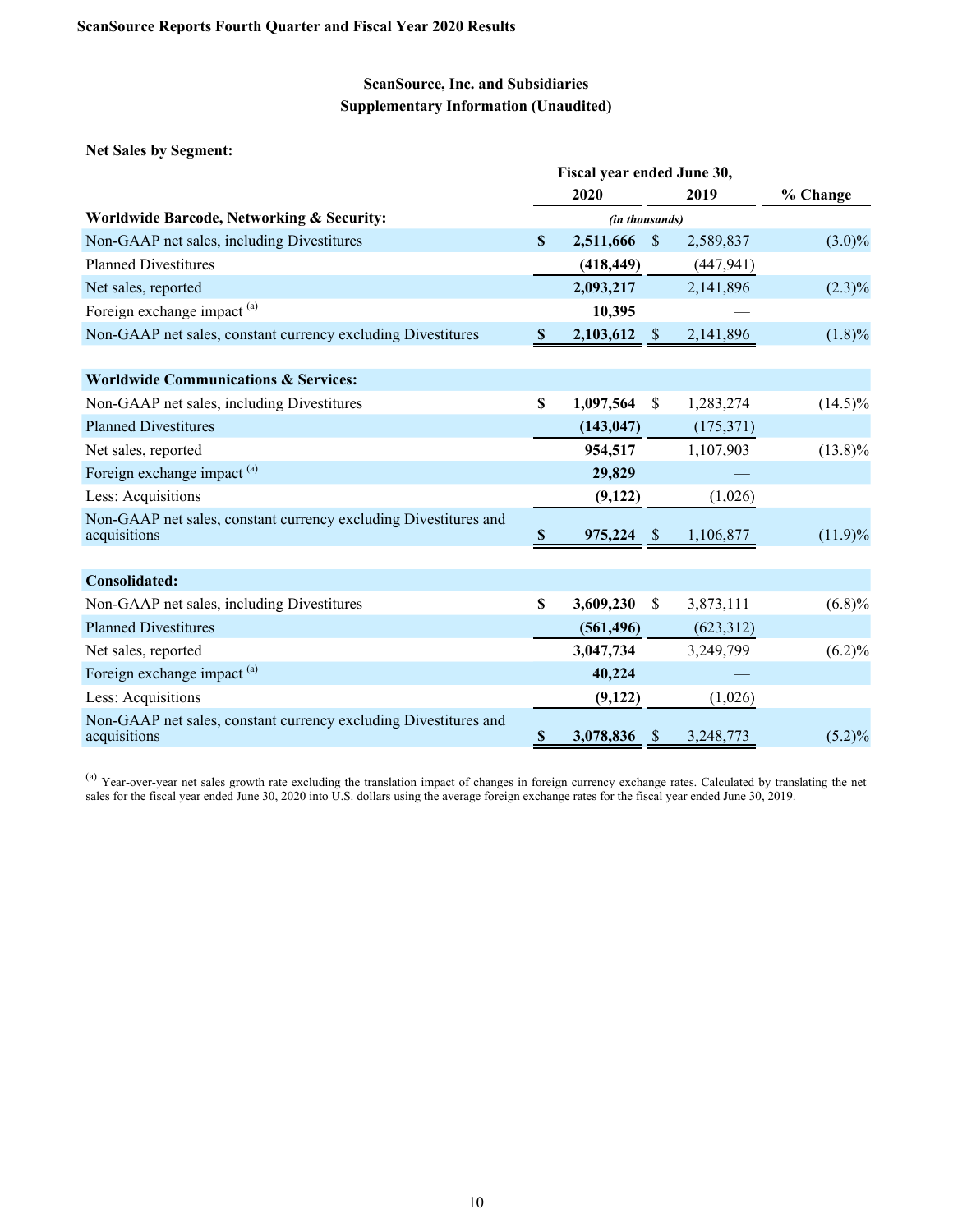**Net Sales by Geography:**

|                                                                                  |               | 2020           |               | 2019       | % Change   |
|----------------------------------------------------------------------------------|---------------|----------------|---------------|------------|------------|
| <b>United States and Canada:</b>                                                 |               | (in thousands) |               |            |            |
| Net sales, as reported                                                           | S             | 581,619        | <sup>\$</sup> | 728,212    | $(20.1)\%$ |
| Less: Acquisitions                                                               |               | (131)          |               |            |            |
| Non-GAAP net sales, excluding acquisitions                                       | $\mathbf{\$}$ | 581,488        | $\mathcal{S}$ | 728,212    | $(20.1)\%$ |
| <b>International:</b>                                                            |               |                |               |            |            |
|                                                                                  |               |                |               |            |            |
| Non-GAAP net sales, including Divestitures                                       | \$            | 176,799        | <sup>\$</sup> | 232,621    | $(24.0)\%$ |
| Divestitures                                                                     |               | (121,968)      |               | (149, 401) |            |
| Net sales, reported                                                              |               | 54,831         |               | 83,220     | $(34.1)\%$ |
| Foreign exchange impact <sup>(a)</sup>                                           |               | 19,585         |               |            |            |
| Less: Acquisitions                                                               |               | (1, 436)       |               |            |            |
| Non-GAAP net sales, constant currency excluding Divestitures and<br>acquisitions | Y.            | 72,980         | <sup>8</sup>  | 83,220     | $(12.3)\%$ |
|                                                                                  |               |                |               |            |            |
| Consolidated:                                                                    |               |                |               |            |            |
| Non-GAAP net sales, including Divestitures                                       | $\mathbf S$   | 758,418        | -\$           | 960,833    | $(21.1)\%$ |
| <b>Divestitures</b>                                                              |               | (121,968)      |               | (149, 401) |            |
| Net sales, reported                                                              |               | 636,450        |               | 811,432    | $(21.6)\%$ |
| Foreign exchange impact <sup>(a)</sup>                                           |               | 19,585         |               |            |            |
| Less: Acquisitions                                                               |               | (1, 567)       |               |            |            |
| Non-GAAP net sales, constant currency excluding Divestitures and<br>acquisitions | \$            | 654,468        | -S            | 811,432    | $(19.3)\%$ |

<sup>(a)</sup> Year-over-year net sales growth rate excluding the translation impact of changes in foreign currency exchange rates. Calculated by translating the net sales for the quarter ended June 30, 2020 into U.S. dollars using the average foreign exchange rates for the quarter ended June 30, 2019.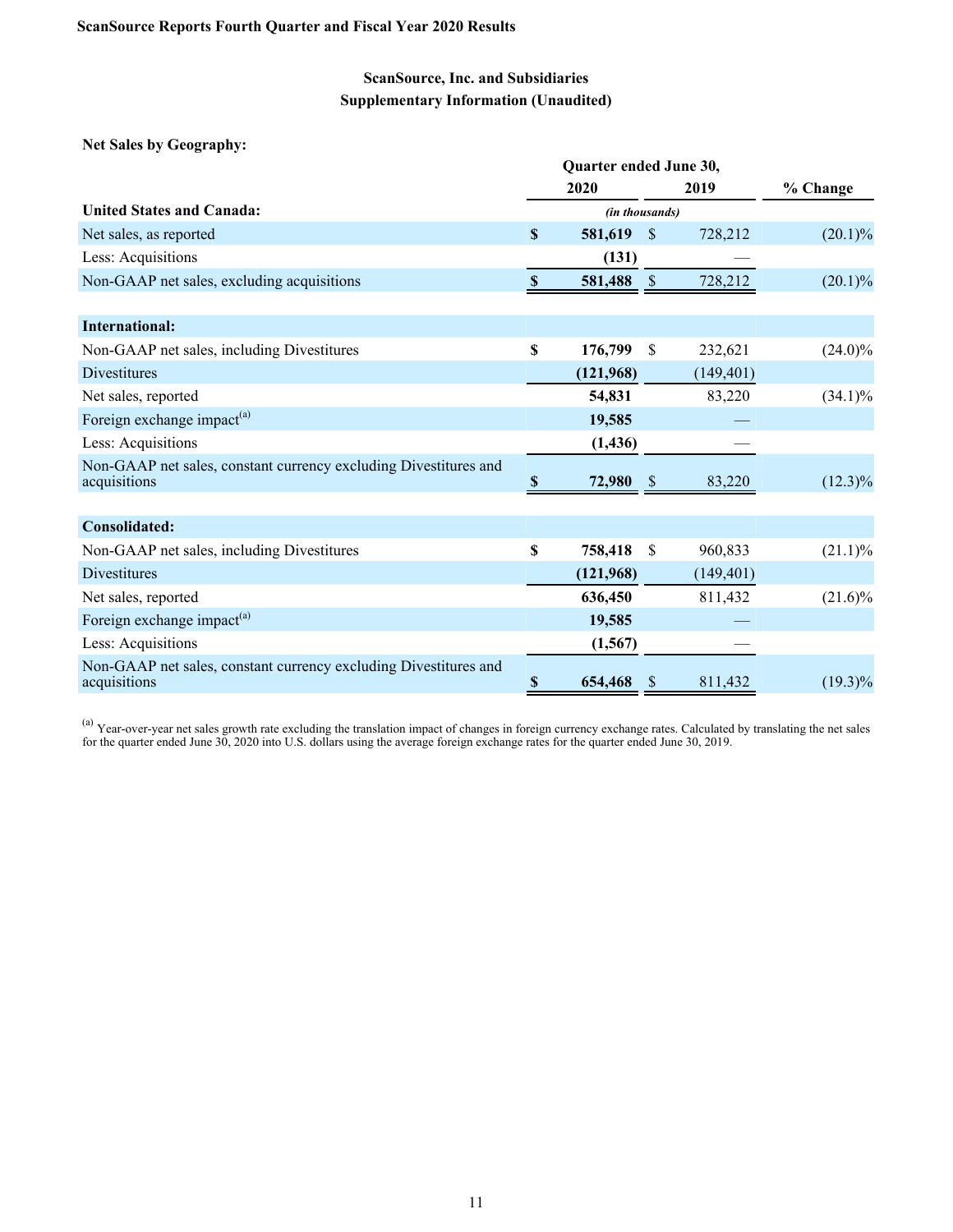**Net Sales by Geography:**

|                                                                                  | Fiscal year ended June 30, |                |               |            |            |  |  |  |  |
|----------------------------------------------------------------------------------|----------------------------|----------------|---------------|------------|------------|--|--|--|--|
|                                                                                  |                            | 2020           |               | 2019       | % Change   |  |  |  |  |
| <b>United States and Canada:</b>                                                 |                            | (in thousands) |               |            |            |  |  |  |  |
| Net sales, as reported                                                           | $\mathbf{s}$               | 2,755,134      | $\mathcal{S}$ | 2,917,780  | $(5.6)\%$  |  |  |  |  |
| Less: Acquisitions                                                               |                            | (3,542)        |               | (1,062)    |            |  |  |  |  |
| Net sales, excluding acquisitions                                                | $\mathbf{\$}$              | 2,751,592      | $\sqrt{\$}$   | 2,916,718  | $(5.7)\%$  |  |  |  |  |
|                                                                                  |                            |                |               |            |            |  |  |  |  |
| <b>International:</b>                                                            |                            |                |               |            |            |  |  |  |  |
| Non-GAAP net sales, including Divestitures                                       | $\mathbf S$                | 854,096        | <sup>\$</sup> | 955,331    | $(10.6)\%$ |  |  |  |  |
| <b>Divestitures</b>                                                              |                            | (561, 496)     |               | (623,312)  |            |  |  |  |  |
| Net sales, reported                                                              |                            | 292,600        |               | 332,019    | $(11.9)\%$ |  |  |  |  |
| Foreign exchange impact <sup>(a)</sup>                                           |                            | 40,224         |               |            |            |  |  |  |  |
| Less: Acquisitions                                                               |                            | (5,580)        |               | 36         |            |  |  |  |  |
| Non-GAAP net sales, constant currency excluding Divestitures and<br>acquisitions | S                          | 327,244        | S             | 332,055    | $(1.4)\%$  |  |  |  |  |
|                                                                                  |                            |                |               |            |            |  |  |  |  |
| Consolidated:                                                                    |                            |                |               |            |            |  |  |  |  |
| Non-GAAP net sales, including Divestitures                                       | $\boldsymbol{\mathsf{S}}$  | 3,609,230      | <sup>S</sup>  | 3,873,111  | (6.8)%     |  |  |  |  |
| <b>Divestitures</b>                                                              |                            | (561, 496)     |               | (623, 312) |            |  |  |  |  |
| Net sales, reported                                                              |                            | 3,047,734      |               | 3,249,799  | $(6.2)\%$  |  |  |  |  |
| Foreign exchange impact <sup>(a)</sup>                                           |                            | 40,224         |               |            |            |  |  |  |  |
| Less: Acquisitions                                                               |                            | (9,122)        |               | (1,026)    |            |  |  |  |  |
| Non-GAAP net sales, constant currency excluding Divestitures and<br>acquisitions | $\boldsymbol{\mathsf{S}}$  | 3,078,836      | \$.           | 3,248,773  | $(5.2)\%$  |  |  |  |  |

<sup>(a)</sup> Year-over-year net sales growth rate excluding the translation impact of changes in foreign currency exchange rates. Calculated by translating the net sales for the fiscal year ended June 30, 2020 into U.S. dollars using the average foreign exchange rates for the fiscal year ended June 30, 2019.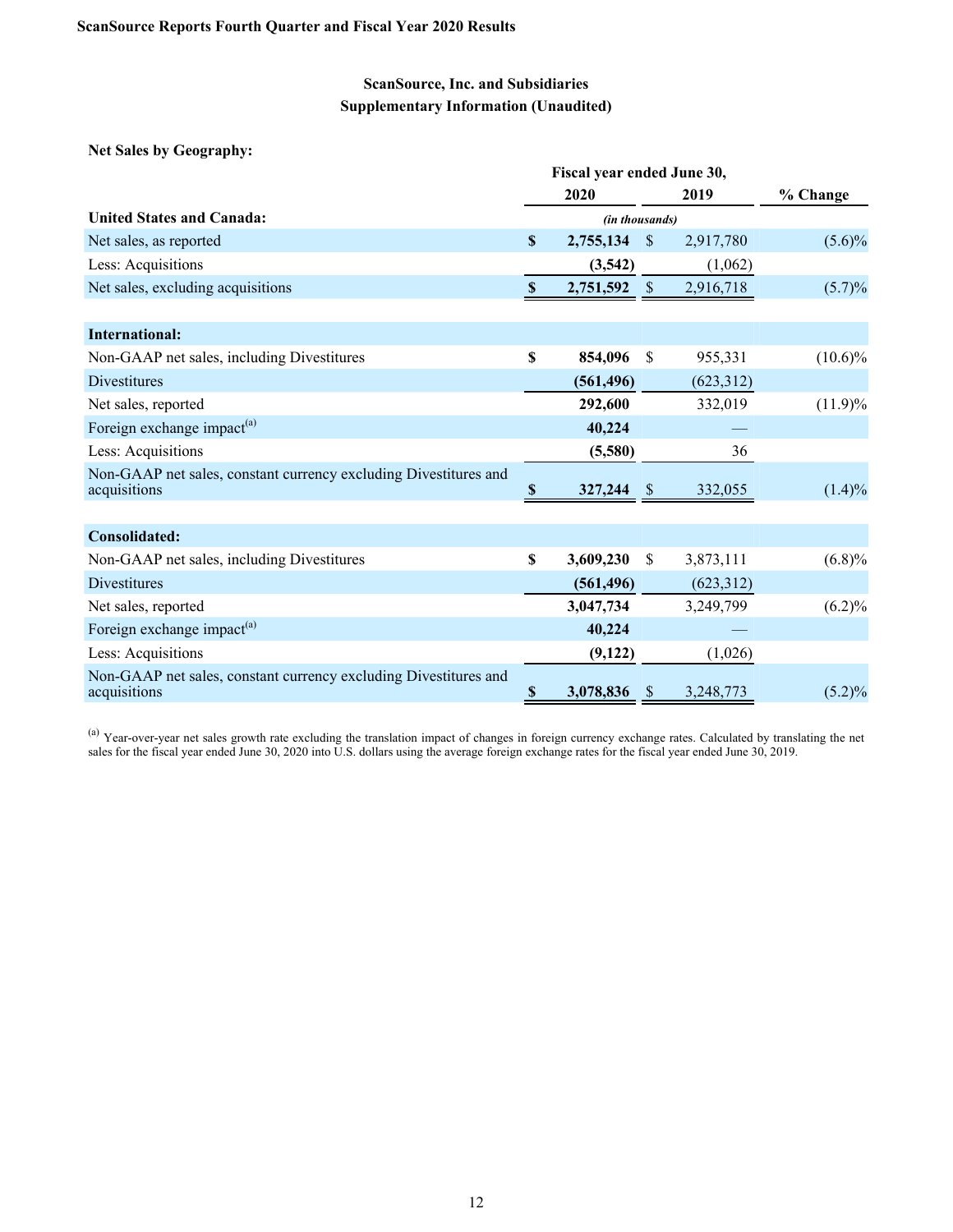## **ScanSource Reports Fourth Quarter and Fiscal Year 2020 Results**

|                                                 |               | Quarter ended June 30, 2020     |  |                                       |      |                                                           |  |                                                              |                      |             |                       |         |  |                            |
|-------------------------------------------------|---------------|---------------------------------|--|---------------------------------------|------|-----------------------------------------------------------|--|--------------------------------------------------------------|----------------------|-------------|-----------------------|---------|--|----------------------------|
|                                                 |               | Reported<br><b>GAAP Measure</b> |  | Intangible<br>amortization<br>expense |      | Change in fair<br>value of<br>contingent<br>consideration |  | Acquisition,<br>divestiture and<br>restructuring<br>costs(a) | Tax recovery,<br>net |             | Impairment<br>charges |         |  | <b>Non-GAAP</b><br>measure |
|                                                 |               |                                 |  |                                       |      |                                                           |  |                                                              |                      |             |                       |         |  |                            |
| Net sales                                       | $\mathbf{s}$  | 636,450 \$                      |  | $\overline{\phantom{m}}$              | - \$ | $-$ \$                                                    |  | $-$ \$                                                       |                      | $-$ S       |                       | $-$ \$  |  | 636,450                    |
| Gross profit                                    |               | 74,147                          |  |                                       |      |                                                           |  |                                                              |                      |             |                       |         |  | 74,147                     |
| Operating (loss) income                         |               | (113, 439)                      |  | 4,946                                 |      | 674                                                       |  | 1,311                                                        |                      | (5,743)     |                       | 120,470 |  | 8,219                      |
| Other expense, net                              |               | (489)                           |  |                                       |      |                                                           |  |                                                              |                      | 2,681       |                       |         |  | 2,192                      |
| Pre-tax income                                  |               | (112,950)                       |  | 4,946                                 |      | 674                                                       |  | 1,311                                                        |                      | (8, 424)    |                       | 120,470 |  | 6,027                      |
| Net (loss) income from continuing<br>operations |               | (108, 859)                      |  | 3,744                                 |      | 510                                                       |  | 1,311                                                        |                      | (6,247)     |                       | 114,398 |  | 4,857                      |
| Diluted EPS from continuing<br>operations       | $\mathbf{\$}$ | $(4.29)$ \$                     |  | $0.15$ \$                             |      | 0.02 S                                                    |  | 0.05                                                         | - \$                 | $(0.25)$ \$ |                       | 4.51 S  |  | 0.19                       |

(a) Acquisition and divestiture costs totaled \$1.3 million for the quarter ended June 30, 2020 and are generally nondeductible for tax purposes.

|                                           | Quarter ended June 30, 2019 |                                        |              |                                       |      |                                                           |  |                                                              |               |                      |  |                          |     |                            |
|-------------------------------------------|-----------------------------|----------------------------------------|--------------|---------------------------------------|------|-----------------------------------------------------------|--|--------------------------------------------------------------|---------------|----------------------|--|--------------------------|-----|----------------------------|
|                                           |                             | <b>Reported</b><br><b>GAAP Measure</b> |              | Intangible<br>amortization<br>expense |      | Change in fair<br>value of<br>contingent<br>consideration |  | Acquisition,<br>divestiture and<br>restructuring<br>costs(a) |               | Tax recovery,<br>net |  | Impairment<br>charges    |     | <b>Non-GAAP</b><br>measure |
|                                           |                             |                                        |              |                                       |      |                                                           |  |                                                              |               |                      |  |                          |     |                            |
| Net sales                                 | $\mathbb{S}$                | 811,432 \$                             |              | $\overline{\phantom{m}}$              | - \$ | $-$ \$                                                    |  | $\overline{\phantom{m}}$                                     | <sup>\$</sup> | $-$ \$               |  | $-$ \$                   |     | 811,432                    |
| Gross profit                              |                             | 96,643                                 |              |                                       |      |                                                           |  |                                                              |               |                      |  |                          |     | 96,643                     |
| Operating income                          |                             | 22,560                                 |              | 4,542                                 |      | 3,666                                                     |  | 230                                                          |               |                      |  |                          |     | 30,998                     |
| Other expense, net                        |                             | 3,427                                  |              |                                       |      |                                                           |  |                                                              |               |                      |  |                          |     | 3,427                      |
| Pre-tax income                            |                             | 19,133                                 |              | 4,542                                 |      | 3,666                                                     |  | 230                                                          |               |                      |  |                          |     | 27,571                     |
| Net income from continuing<br>operations  |                             | 15,996                                 |              | 3,418                                 |      | 2,780                                                     |  | 230                                                          |               | (3,110)              |  |                          |     | 19,314                     |
| Diluted EPS from continuing<br>operations | ₼<br>D                      | 0.62                                   | <sup>S</sup> | 0.13                                  | - \$ | $0.11 \quad$ \$                                           |  | $0.01 \  \  \,$ \$                                           |               | $(0.12)$ \$          |  | $\overline{\phantom{m}}$ | \$. | 0.75                       |

(a) Acquisition and divestiture costs totaled \$0.2 million for the quarter ended June 30, 2019 and are generally nondeductible for tax purposes.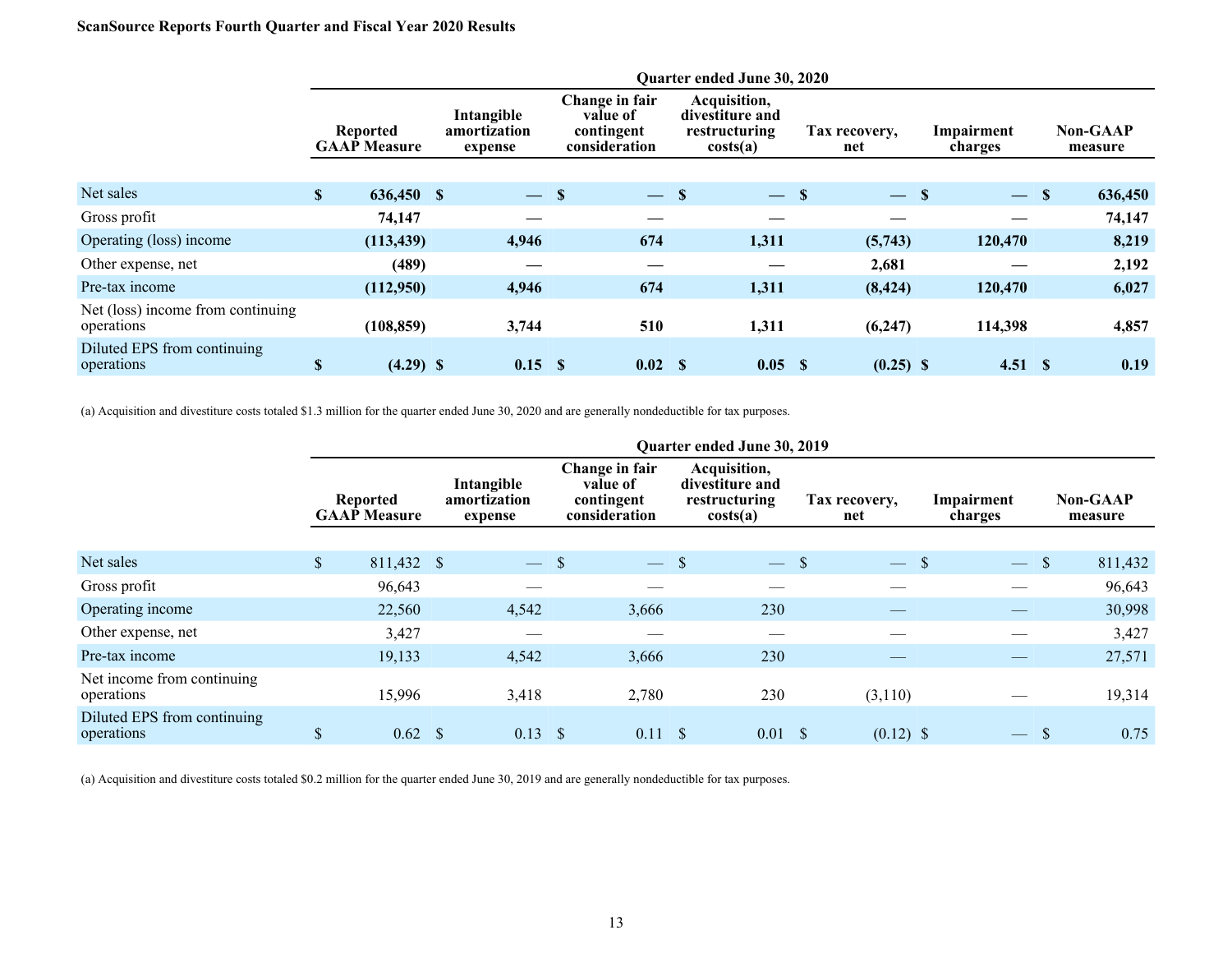## **ScanSource Reports Fourth Quarter and Fiscal Year 2020 Results**

|                                                 |              |                                        |  |                                       |      |                                                           |      | Year ended June 30, 2020                                     |  |                      |                       |                          |               |                            |  |
|-------------------------------------------------|--------------|----------------------------------------|--|---------------------------------------|------|-----------------------------------------------------------|------|--------------------------------------------------------------|--|----------------------|-----------------------|--------------------------|---------------|----------------------------|--|
|                                                 |              | <b>Reported</b><br><b>GAAP Measure</b> |  | Intangible<br>amortization<br>expense |      | Change in fair<br>value of<br>contingent<br>consideration |      | Acquisition,<br>divestiture and<br>restructuring<br>costs(a) |  | Tax recovery,<br>net | Impairment<br>charges |                          |               | <b>Non-GAAP</b><br>measure |  |
|                                                 |              |                                        |  |                                       |      |                                                           |      |                                                              |  |                      |                       |                          |               |                            |  |
| Net sales                                       | $\mathbf{s}$ | 3,047,734 \$                           |  | $\overline{\phantom{m}}$              | - \$ | $-$ \$                                                    |      | $-$ \$                                                       |  | $-$ S                |                       | $\overline{\phantom{m}}$ | $\mathbf{\$}$ | 3,047,734                  |  |
| Gross profit                                    |              | 355,569                                |  |                                       |      |                                                           |      |                                                              |  |                      |                       | —                        |               | 355,569                    |  |
| Operating (loss) income                         |              | (64, 967)                              |  | 19,953                                |      | 6,941                                                     |      | 4,604                                                        |  | (8,063)              |                       | 120,470                  |               | 78,938                     |  |
| Other expense, net                              |              | 6,809                                  |  |                                       |      |                                                           |      |                                                              |  | 2,681                |                       |                          |               | 9,490                      |  |
| Pre-tax income                                  |              | (71, 776)                              |  | 19,953                                |      | 6,941                                                     |      | 4,604                                                        |  | (10, 744)            |                       | 120,470                  |               | 69,448                     |  |
| Net (loss) income from continuing<br>operations |              | (79, 227)                              |  | 15,091                                |      | 5,247                                                     |      | 4,449                                                        |  | (8,001)              |                       | 114,398                  |               | 51,957                     |  |
| Diluted EPS from continuing<br>operations       | \$           | $(3.12)$ \$                            |  | 0.59                                  | -S   | 0.21                                                      | - \$ | 0.18 S                                                       |  | $(0.32)$ \$          |                       | 4.51 S                   |               | 2.05                       |  |

(a) Acquisition and divestiture costs totaled \$4.0 million for the fiscal year ended June 30, 2020 and are generally nondeductible for tax purposes. Restructuring costs totaled \$0.6 million for the fiscal year ended June 30, 2020

|                                           | Year ended June 30, 2019               |  |                                       |              |                                                           |  |                                                              |  |                      |  |                          |               |                            |
|-------------------------------------------|----------------------------------------|--|---------------------------------------|--------------|-----------------------------------------------------------|--|--------------------------------------------------------------|--|----------------------|--|--------------------------|---------------|----------------------------|
|                                           | <b>Reported</b><br><b>GAAP Measure</b> |  | Intangible<br>amortization<br>expense |              | Change in fair<br>value of<br>contingent<br>consideration |  | Acquisition,<br>divestiture and<br>restructuring<br>costs(a) |  | Tax recovery,<br>net |  | Impairment<br>charges    |               | <b>Non-GAAP</b><br>measure |
|                                           |                                        |  |                                       |              |                                                           |  |                                                              |  |                      |  |                          |               |                            |
| Net sales                                 | \$<br>3,249,799 \$                     |  | $\frac{1}{2}$                         | <sup>S</sup> | $-$ \$                                                    |  | $-$ \$                                                       |  | $-$ \$               |  | <u>a s</u>               | $\mathcal{S}$ | 3,249,799                  |
| Gross profit                              | 392,803                                |  |                                       |              |                                                           |  |                                                              |  |                      |  |                          |               | 392,803                    |
| Operating income                          | 94,734                                 |  | 17,893                                |              | 15,200                                                    |  | 1,218                                                        |  |                      |  |                          |               | 129,045                    |
| Other expense, net                        | 11,097                                 |  |                                       |              |                                                           |  |                                                              |  |                      |  |                          |               | 11,097                     |
| Pre-tax income                            | 83,637                                 |  | 17,893                                |              | 15,200                                                    |  | 1,218                                                        |  |                      |  |                          |               | 117,948                    |
| Net income from continuing<br>operations  | 64,859                                 |  | 13,484                                |              | 11,294                                                    |  | 1,218                                                        |  | (3,110)              |  |                          |               | 87,745                     |
| Diluted EPS from continuing<br>operations | \$<br>$2.52 \quad$                     |  | 0.52                                  | -S           | $0.44 \quad$ \$                                           |  | 0.05                                                         |  | $(0.12)$ \$          |  | $\overline{\phantom{m}}$ |               | 3.41                       |

(a) Acquisition and divestiture costs totaled \$1.2 million for the fiscal year ended June 30, 2019 and are generally nondeductible for tax purposes.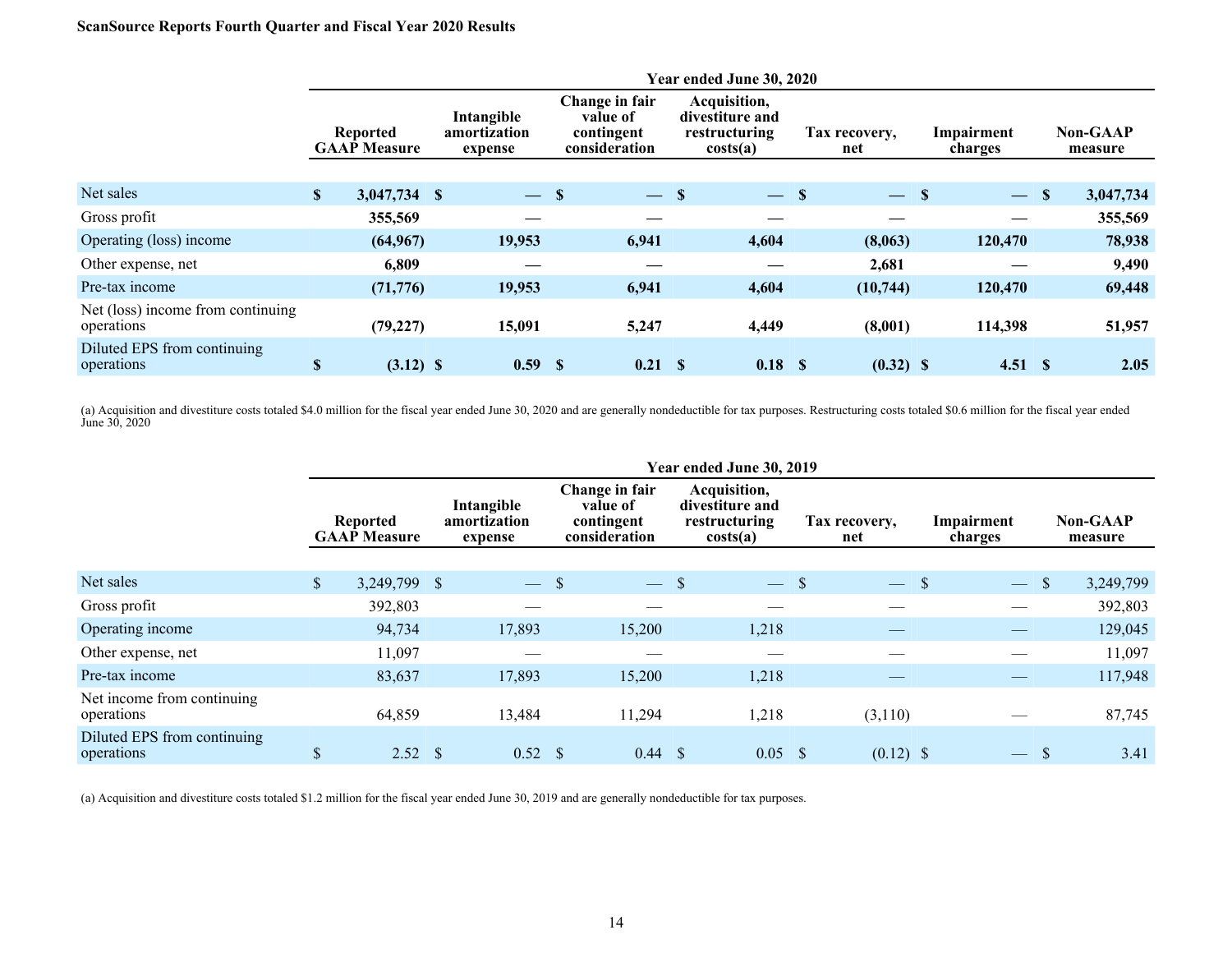## **Discontinued Operations - Financial Results:**

|                                                |               | Quarter ended June 30, |                         |     | Fiscal year ended June 30, |              |         |  |  |
|------------------------------------------------|---------------|------------------------|-------------------------|-----|----------------------------|--------------|---------|--|--|
|                                                |               | 2020                   | 2019                    |     | 2020                       | 2019         |         |  |  |
|                                                |               |                        |                         |     | <i>(in thousands)</i>      |              |         |  |  |
| Net sales                                      | $\mathbf{\$}$ | 121,969                | 149,401<br><sup>S</sup> | S   | 561,496                    | <sup>S</sup> | 623,312 |  |  |
| Cost of goods sold                             |               | 112,846                | 136,180                 |     | 513,003                    |              | 563,543 |  |  |
| Gross profit                                   |               | 9,123                  | 13,221                  |     | 48,493                     |              | 59,769  |  |  |
| Selling, general and administrative expenses   |               | 11,337                 | 15,028                  |     | 53,946                     |              | 61,574  |  |  |
| Depreciation expense                           |               | 205                    | 249                     |     | 975                        |              | 1,127   |  |  |
| Intangible amortization expense                |               | 330                    | 483                     |     | 1,403                      |              | 1,839   |  |  |
| Impairment charges                             |               | 13,747                 |                         |     | 13,747                     |              |         |  |  |
| Operating loss                                 |               | (16, 496)              | (2, 539)                |     | (21,578)                   |              | (4,771) |  |  |
| Interest expense, net                          |               | 163                    |                         | 114 | 1,399                      |              | 195     |  |  |
| Loss on held for sale classification           |               | 88,923                 |                         |     | 88,923                     |              |         |  |  |
| Other expense, net                             |               | 1,221                  | 241                     |     | 1,124                      |              | 763     |  |  |
| Loss from discontinued operations before taxes |               | (106, 803)             | (2,894)                 |     | (113, 024)                 |              | (5,729) |  |  |
| Income tax expense                             |               | 1,600                  | 1,524                   |     | 403                        |              | 1,533   |  |  |
| Net loss from discontinued operations          | \$            | (108, 403)             | (4, 418)<br>S           | S   | (113, 427)                 | S            | (7,262) |  |  |